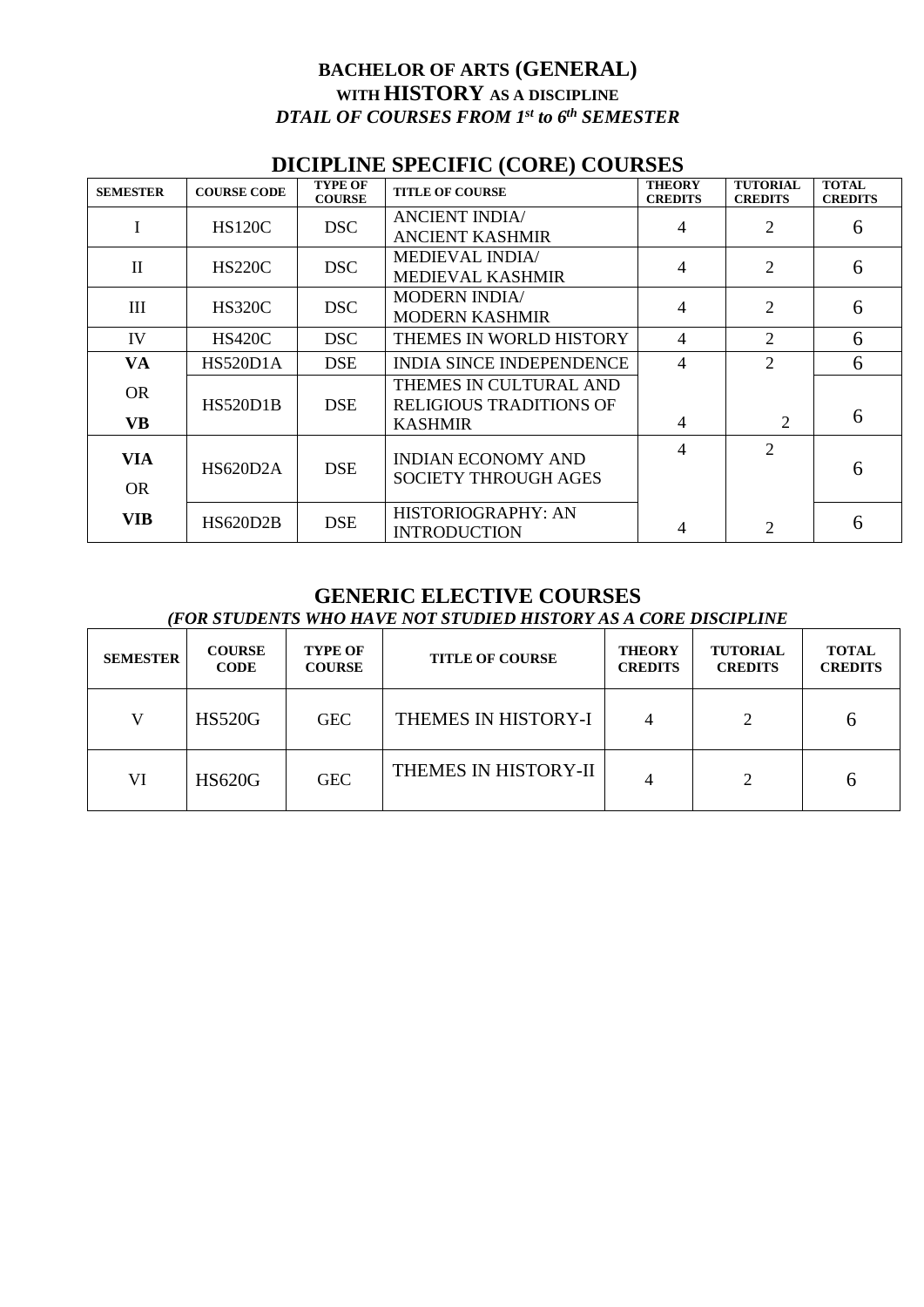#### **BACHELOR OF ARTS 1 st SEMESTER DISCIPLINE SPECIFIC COURSE (CORE) HS120C: HISTORY: ANCIENT INDIA / ANCIENT KASHMIR**

## **Credits: Theory-4, Tutorial: 02 Hours: 60+30=90**

#### **Theory: (4 Credits: 60 hours; Maximum Marks: 60; Minimum Marks: 24)**

#### *Objectives/ Expected Learning Outcomes:*

*The course deals with the remote past of ancient Indian subcontinent. One chapter of the course specially focuses on the development of various historical processes in ancient Kashmir. The course talks about the history and archaeology of ancient Indian subcontinent from stone ages up to the beginning of medieval ages. The students will be acquainted with the various Stone Age cultures, civilizations, kingdoms, chiefdoms and empires that flourished in the area. It focuses on the achievements of rulers especially in the field of polity, economy, culture and religion. The paper aims to teach students various aspects of historical development particularly related to art of governance, growth of cultures, advancements made in art, architecture and learning etc. The students are expected to understand:*

- *a. The origin and development of various cultures in ancient Indian subcontinent and their relations with various outside cultures.*
- *b. The students will be able to have an understanding of involvement of Indians in the growth and development of historic processes.*
- *c. It also aims to underline the contribution made by Indians in the field of polity, economy, culture, religion, art, architecture, technology etc.*
- *d. The students are expected to know about the glorious past of ancient Kashmir.*

### **Unit – I (Pre and Proto- History)**

- **I.** Sources: Archaeological and literary- An Introduction
- **II.** Pre and Proto-History: Paleolithic, Mesolithic, Neolithic and Chalcolithic Cultures-Features.
- **III.** Indus Valley Civilization: Emergence, Features and Decline

#### **Unit-II (From Vedic to Mauryas)**

- **I.** Early Vedic and Later Vedic Age: Polity and Culture
- **II.** Second Urbanization: Features
- **III.** Rise of Magahda
- **IV.** Mauryas: Administration, Ashoka's *Dhamma* and Decline.

#### **Unit-III (Post –Mauryan Period upto Harshavardhana)**

- **I.** Central Asian Contacts: Indo-Greeks, Kushans: Polity and Cultures
- **II.** Gupta Empire: Polity and Culture
- **III.** Harshavardhana: Administration and Religion
- **IV.** Sangam Age: Features

#### **Unit-IV (Ancient Kashmir)**

- **I.** Pre-historic Kashmir: Paleolithic and Neolithic Culture.
- **II.** Kashmir Between 1000 BCE to 600 CE: Indo-Greeks, Kushanas and Huns
- **III.** Karkotas: Empire Building.
- **IV.** Utapalas: Economy with special reference to Avantivarman
- **V.** Loharas: Polity

## **TUTORIALS: 2 CREDITS (30 MARKS)**

**Tutorials-I:** Visit and Report writing on any ancient Monument/ Archaeological Site. **Tutorials-II:** Brief report writing on any primary source of Ancient India/ Ancient Kashmir